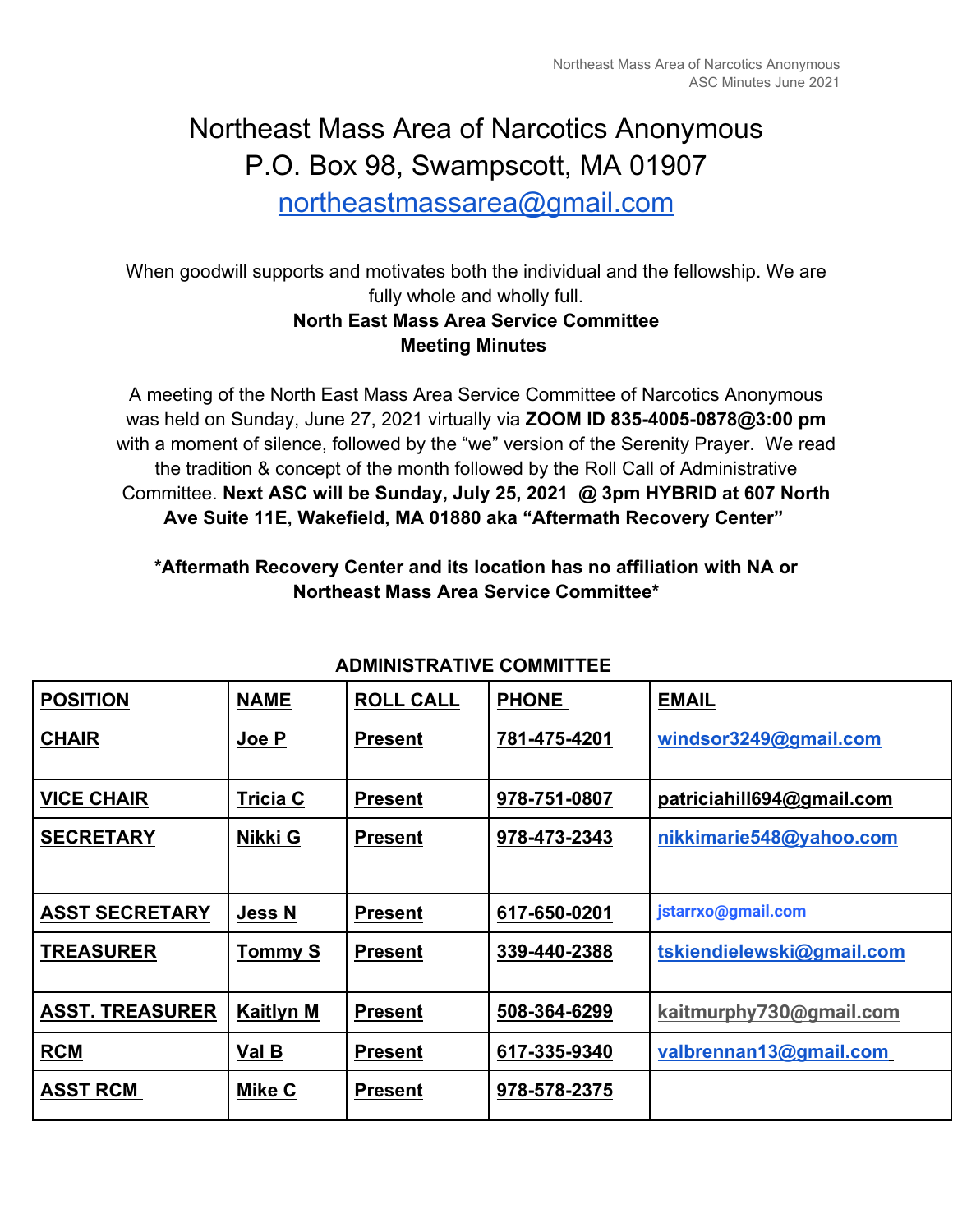|  |  | mikey1shorts@gmail.com |
|--|--|------------------------|
|  |  |                        |

## **SUB COMMITTEES**

| <b>COMMITTEE</b>                      | <b>CHAIR</b>              | <b>ROLL</b><br><b>CALL</b> | <b>PHONE</b> | <b>EMAIL</b>               |
|---------------------------------------|---------------------------|----------------------------|--------------|----------------------------|
| H & I                                 | <b>Kaitlyn M</b>          | <b>Present</b>             | 508-364-6299 | kaitmurphy730@gmail.com    |
| <b>POLICY</b>                         | <b>Chris G</b>            | <b>Present</b>             |              |                            |
| <b>PUBLIC</b><br><b>RELATIONS</b>     | Sami A<br><b>Stand In</b> | <b>Present</b>             | 978-808-1049 | samiagnew@gmail.com        |
| <b>ACTIVITIES</b>                     | Mike B                    | <b>Present</b>             | 978-809-7430 | michaelbunnell@hotmail.com |
| <b>CONVENTION</b><br><b>COMMITTEE</b> | Pam M.                    | <b>Present</b>             |              | pamjmcd@aol.com            |
| <b>LITERATURE</b>                     | <b>OPEN</b>               |                            |              |                            |

| <b>WEBSITE</b><br><u>)PEN</u><br>U٢<br><b>DESIGN</b> |  |  |  |
|------------------------------------------------------|--|--|--|
|------------------------------------------------------|--|--|--|

| <b>FELLOWSHIP</b><br>DEVELOPMENT<br>Nikki G | <b>Present</b> | $978 - 473 - 2343$ | nikkimarie548@yahoo.com |  |
|---------------------------------------------|----------------|--------------------|-------------------------|--|
|                                             |                |                    |                         |  |

## **IMPORTANT MESSAGE FROM OUR TREASURER:**

**Please note: Donations can be made to NEMA by:** 

- **1. In person donations at ASC**
- **2. Mailing donations to NEMA PO BOX**
- **3. Through the NEMA paypal account**

## **Steps for Paypal:**

**Log into paypal application by creating a group email or use venmo email previously established)** 

**Enter email: nematreasurerna@gmail.com**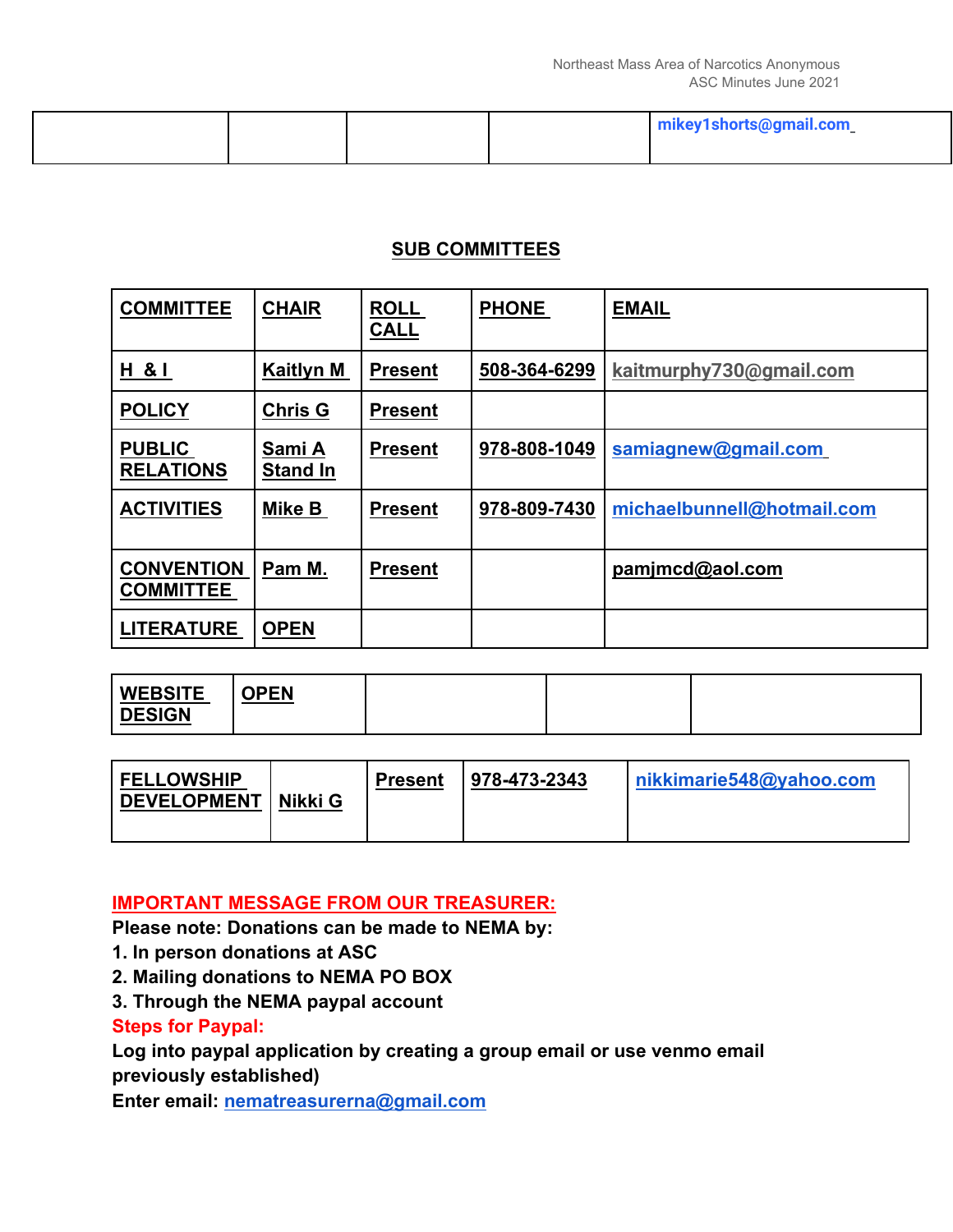#### **Enter Memo: Include Group's name, day, meeting time & donation amount**

#### **AREA ANNOUNCEMENTS**

- ● **Convention Committee will be meeting July 22 at 7pm Zoom ID 881- 0312-5658**
- **Fellowship Development subcommittee will be meeting on Zoom on Saturday, July 25 @12pm zoom code is 8940872461 no password**
- **H & I subcommittee meeting will be held on Sunday July 25, 2021 at 1:30 p.m. Zoom ID: 844 9598 8269 Password: 703768**
- **ACTIVITIES meets on the 1st & 3rd Wednesday of the month at 6pm on Zoom. #848 5220 5273 (No PW)**
- **NEMA PR is meeting on July 18 @ 12pm via zoom 844 5988 66057 password is NEMA please come!!!!! (flyer attached)**
- **NEMA Convention Committee is proud to announce Rock the Boat Cruise scheduled for Saturday, Sept 18, 2021. Leaving out of Cape Ann Whale Watch in Gloucester Ma. The boat will board at 6:30pm, & depart @ 7pm sharp.Boat returns to port around 10 pm. More will be revealed regarding Ticket Sales**

#### **GROUP ANNOUNCEMENTS**

- **"Free to be Me" Men's Meeting Sunday at 830 am will be held at 54 Essex St Saugus starting May 30th will meet in person**
- **"Men Practicing Principles" Monday at 6pm will be held at 112 Blossom St, Lynn in person**
- **"Deal With It" (Step Study) Thurs 630pm will be meeting at 112 Blossom St, Lynn Active in person**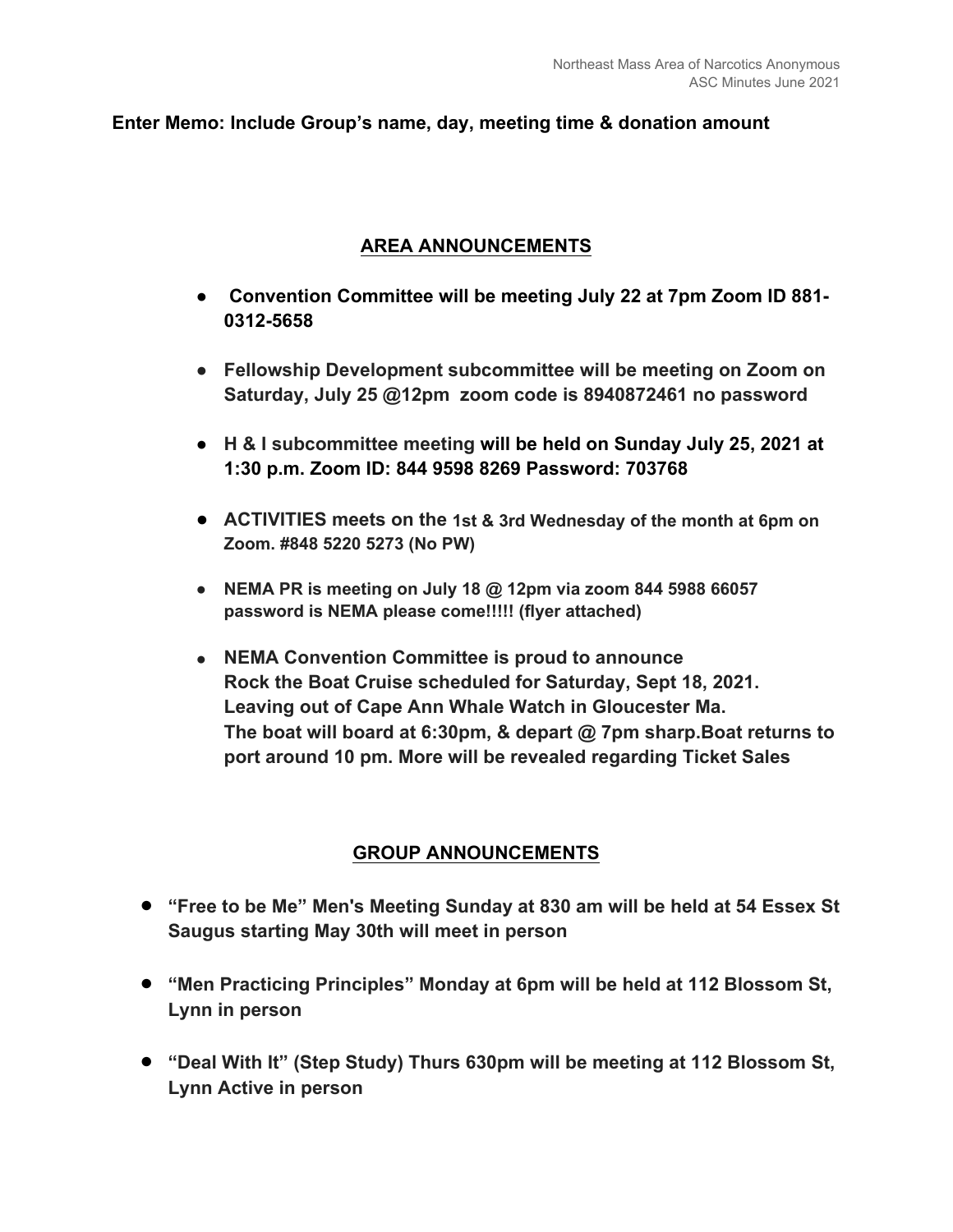- **"The Surrender Group" that was meeting at Club 24 has moved back home to its original facility. 2 Elm St, Malden at 7pm on Tuesdays**
- **"No Excuses", 470 Fulton St, Medford Monday nights 730pm, is in need of trusted servants**
- **"I can't, We can" Thursday night meeting of Narcotics Anonymous is going hybrid as of June 3rd. We meet from 8pm-9:15pm at 392 Ferry St. Everett, Ma 02149**
- **"Back Beach Rockport" Thursday night 7pm has resumed to meeting**
- **The Living in The Solution group that meets Thursday nights in Peabody from 7- 815 is back in person at its original location, 12 Maple St, Peabody, MA, and wiil no longer be on Zoom.**
- **The One Step at a Time Women's Group that meets Tuesday nights in Lynn from 7-815 will no longer be on Zoom and back in person starting Tuesday June 30th. This meeting also has a new location at 112 Blossom St, Lynn, MA, at the YMCA Youth center.**

# **ADMINISTRATIVE REPORTS**

#### **CHAIR**

#### **Welcome to your 2nd term, Joe Papa!!**

#### **VICE-CHAIR**

#### **Welcome Tricia C to your new position**

#### **TREASURER**

#### **Welcome to your 2nd Term, Tommy S**

Below is a summary of the donations and expenses for June 2021: \$517.00 received in donations \$449.55 literature balance \$300.00 will be held until July 2021 to cover the 1 st NEMA ASC In Person Meeting Expenses \$75.00 will be paid for the NERSC phone line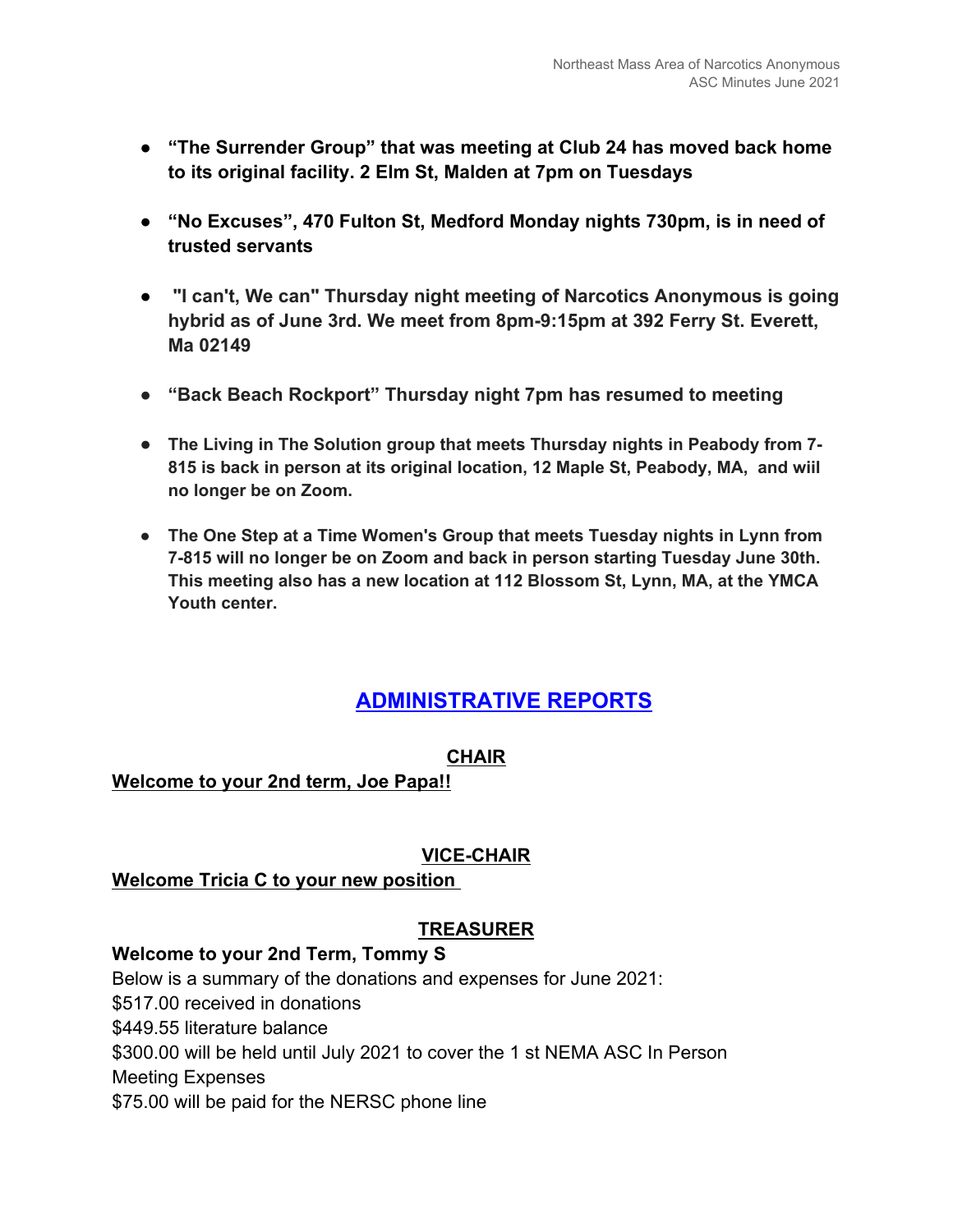\$442.00 will be donated to NERSC

Please see attached spreadsheet for the financial breakdown of the June 2021 Treasurer Report.

Any donations to NEMA please use @Treasurer-Randy through VENMO. Please use the MEMO/NOTE section to insert your GROUP NAME, DAY & MEETING TIME & NEMA DONATION AMMOUNT.

NOTE: A motion was made at the June ASC to deactivate the Venmo account.

Please see Area Motion section for further details.

Tom S. (Treasurer) – 339-440-2388 Kaitlin M. (Asst. Treasurer) – 508-364-6299

#### **SECRETARY**

## **Welcome Nikki G to your new position & Jess N to your new position as assistant secretary**

Below is a list of which groups were represented at AREA: GSR's in Attendance: **Sunday**- Dennis- Free to be Me, Lynn ONLINE Christie- Cope without Dope, Lynn ONLINE Pete- Not Alone, Together We Can, Salem ONLINE **Monday-Tuesday-**Sleepy John- Surrender is the Key, Lynn ONLINE Chris G- Just for Tuesday, Beverly IN PERSON **Wednesday-**Al- Caring & Sharing, Lynn Online Tony - Spiritual Foundations, Beverly ONLINE **Thursday-**Mike B- I can't, We can, Everett ONLINE **Friday-**Tricia H- Miracles in Medford IN PERSON **Saturday-**Erica-Club 24, Malden IN PERSON

**Quorum for today was: 9 (5 being majority and 6 being 2/3rds)**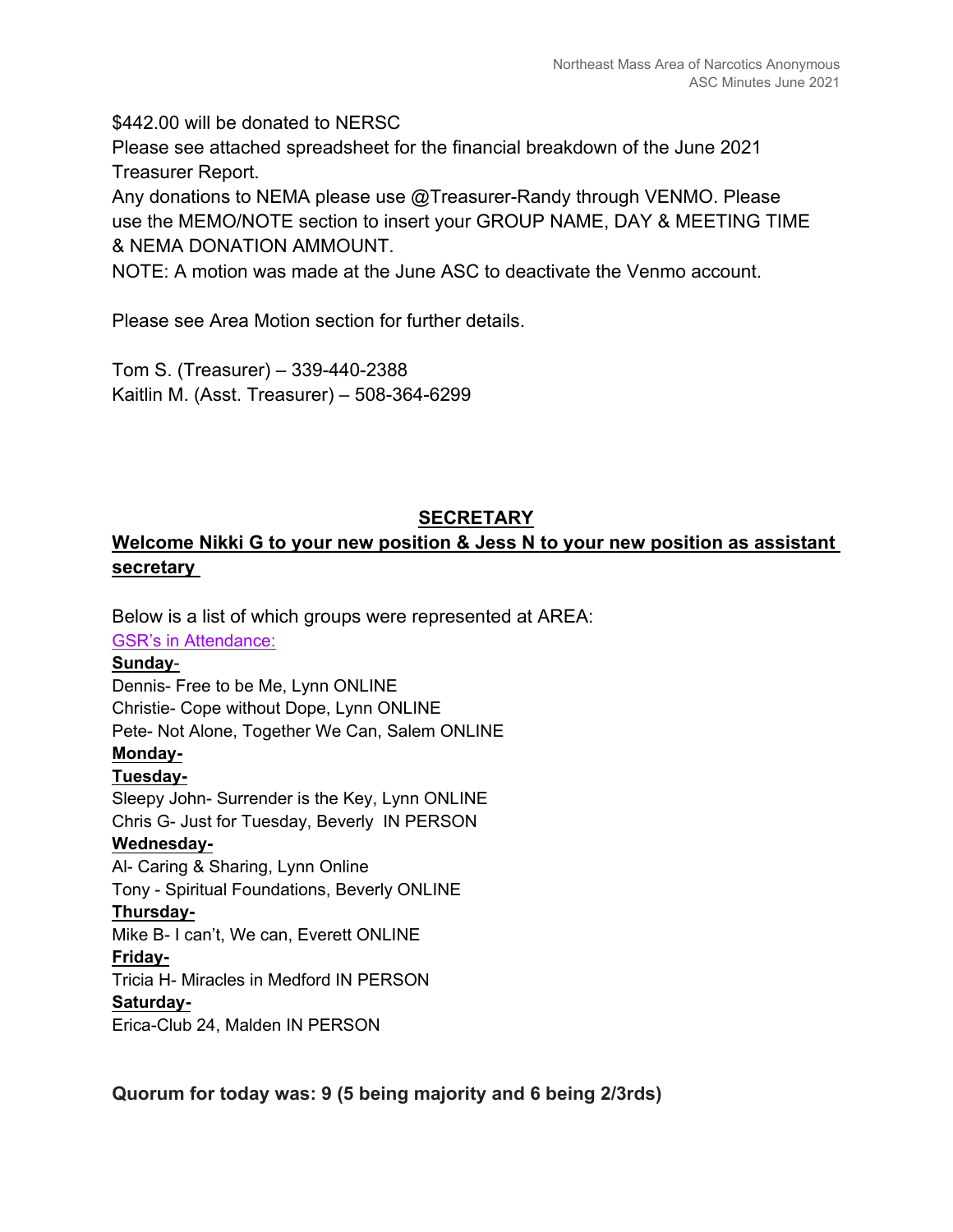#### **HOSPITALS & INSTITUTIONS- Kaitlyn**

- 1. Started the meeting in the customary way:
	- a. Moment of Silence
	- b. Serenity Prayer
	- c. 12 Traditions 12 Concepts
- 2. Continued the meeting in the customary way:
	- a. Definition and purpose
	- b. Attendance
	- i. 9 People in Attendance
	- c. Approved Previous Month's Minutes
- 3. Roll call:
	- a. 6 of 9 Facilities had Panel Coordinator reports given
- 4. Voting and Motion Making policy
	- a. Quorum was 6, Majority 3, 2/3 Was 4
	- i. No money motions
- 5. New Business
	- a. Body voted to go to a Hybrid format when Area resumes in person, Carmen V.
	- to coordinate Hybrid subcommittee while going in person
	- b. Yearly Elections Held
	- c. Kaitlin M. nominated and accepted another year as Chair
	- d. Jenn A. volunteered to remain Vice Chair
	- e. Carmen V. volunteered to remain the Secretary
	- f. Dennis M. volunteered to remain the DOC
	- g. Assistant Secretary remains OPEN
	- h. Literature Coordinator currently OPEN
	- i. PDF Meeting list from NERNA.org will be included in the minutes moving forward until meeting lists more formalized to give out at in-person commitments j. Lynn TSS resumes commitments in person on Wed & amp; Sat nights at 7:30pm
- k. Maris Center resumes commitments 1 st , 2 nd , 3 rd Saturdays at 10 am 6. Commitments
	- a. Commitment Status:

STATUS START END OPEN 17 17 OPEN / COVERED 5 5 COVERED 36 36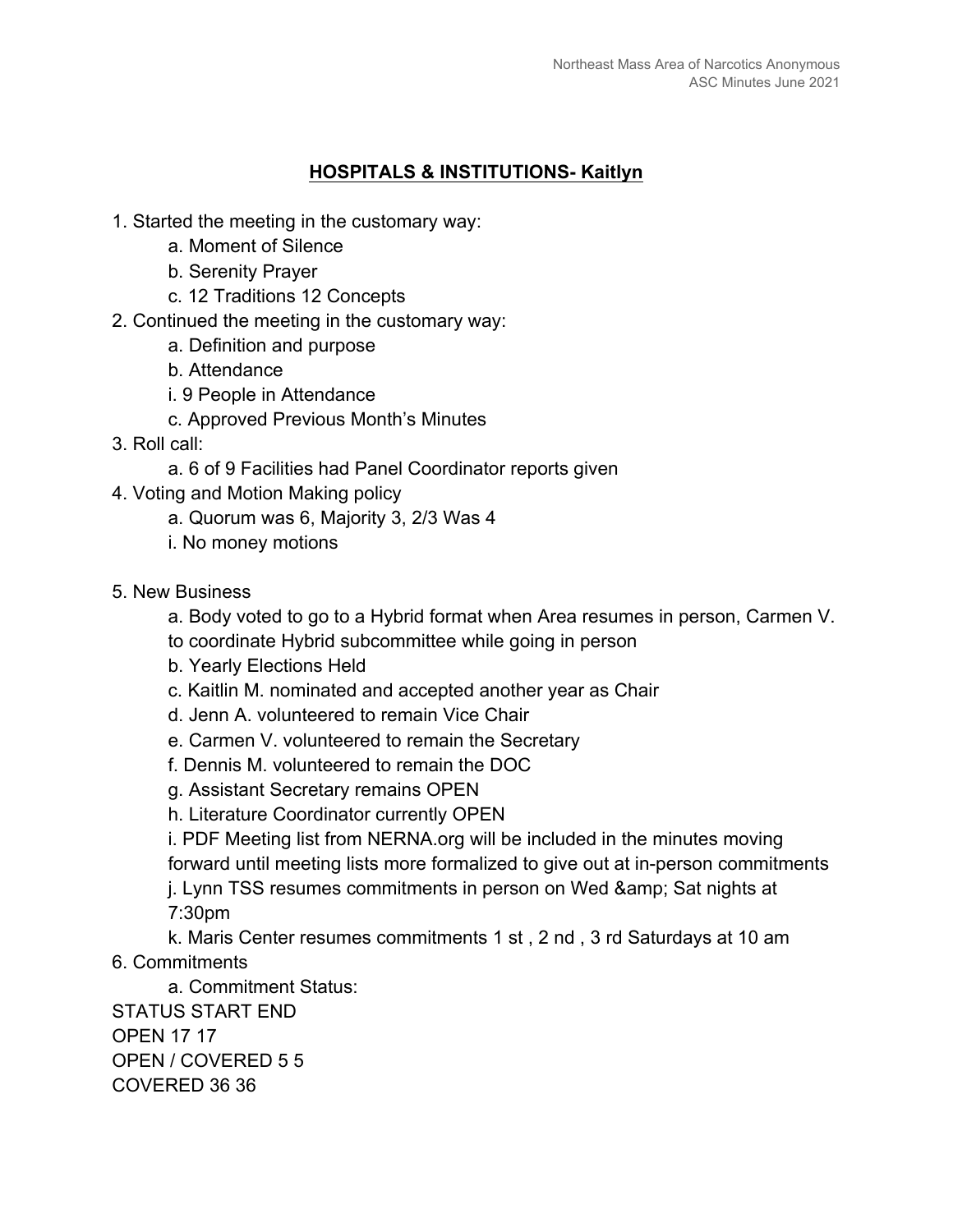b. Panel Coordinator Positions OPEN at: none

c. Panel Coordinator Positions OPEN / COVERED at: Maris Center, Serenity at Summit, RCA

7. Closed the meeting in the customary way.

In Loving Service,

Kaitlin M. and Jennifer A.

## **RCM- Val B ASSIST RCM- OPEN**

Hello family, my name is Chris and I am an addict. Thank you for allowing me to serve over the past 2 years. I would like to take this time to recognize Val for her hard work and dedication as the Alt. RCM. I will be nominating her for the RCM as my position is open.Next RSC: August 14th Subcommittees, August 15th RSC James our RD ( Regional Delegate) will be attending our ASC today to talk about the CAR.There are a couple of things that I took away from our meeting that I would like to bring back to you for discussion. The RCM from the Boston area mentioned that his area has a GSR subcommittee meeting before their ASC to orient new GSR as well as discuss what is going on within the groups. Also a lot of meetings have been going back to meeting in person, if anyone is in need of proof of insurance, please contact our insurance chair Bill H. insurance@newenglandna.org

In loving service, Chris G 978-998-9929

## **CONVENTION COMMITTEE- Pam M**

The Convention Committee met on June 57, 2021 via Zoom format. Open positions include Arts and Graphic - 3 yrs clean time Convention Information - 3 years clean time Hotels and Hospitality - 3 year clean time Fundraising and Entertainment - 3 years clean time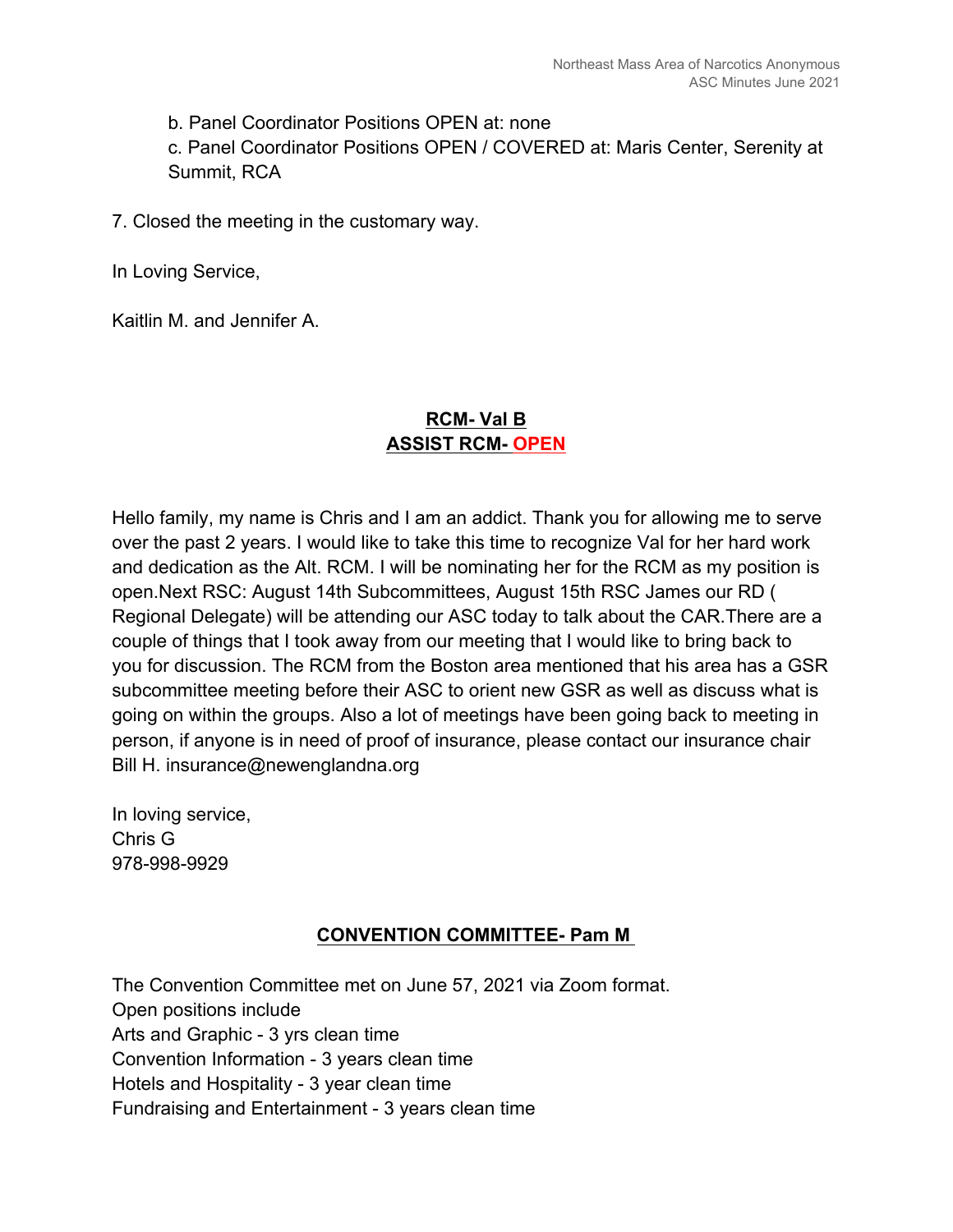Secretary - 2 years clean time Members at large are welcome - no clean time requirement required

Most of our discussion centered around our fundraiser which is the Rock the Boat Cruise which is scheduled September 18, 2021. It leaves out of the Cape Ann Whale Watch in Gloucester Ma. The boat will board at 6:30, leave at 7 sharp and return to port around 10 pm. I will be working on printing of tickets and flyers (however I have NO Arts and Graphic chair and I have NO talent whatsoever) I will do my best to have them available by the next ASC meeting in July.

The next Convention Committee will be held on July 22 at 7pm

In loving service, Pam M

## **PUBLIC RELATIONS OPEN (Sami A temporary stand in)**

Hi family, we held a scheduled meeting on June 20th at noon. Four people were in attendance and we discussed visions for PR coming up and how we can get started doing some work. We came up with an idea we wanted to float by the activities committee about holding a PR event, hopefully in Shedd Park in Lowell. Spots for this are filling up quickly so we are hoping to talk further with the activities committee this coming Wednesday at their regularly scheduled meeting. We think this will be a fun opportunity to educate the local fellowship about PR service and being in a public space will allow members of the community to see our local fellowship in action. We are excited about moving forward and building together as a committee. Along these lines, the committee is wondering what the current PR budget is, so we know what we are working with. Our next meeting will be on July 18th at noon. The zoom ID link will be an attached flyer to my committee. It would be incredibly helpful if members who are here and aware of this meeting please announce it at meetings. Spreading the word is a surefire way to educate people and to help get people involved. Thank you for your support!

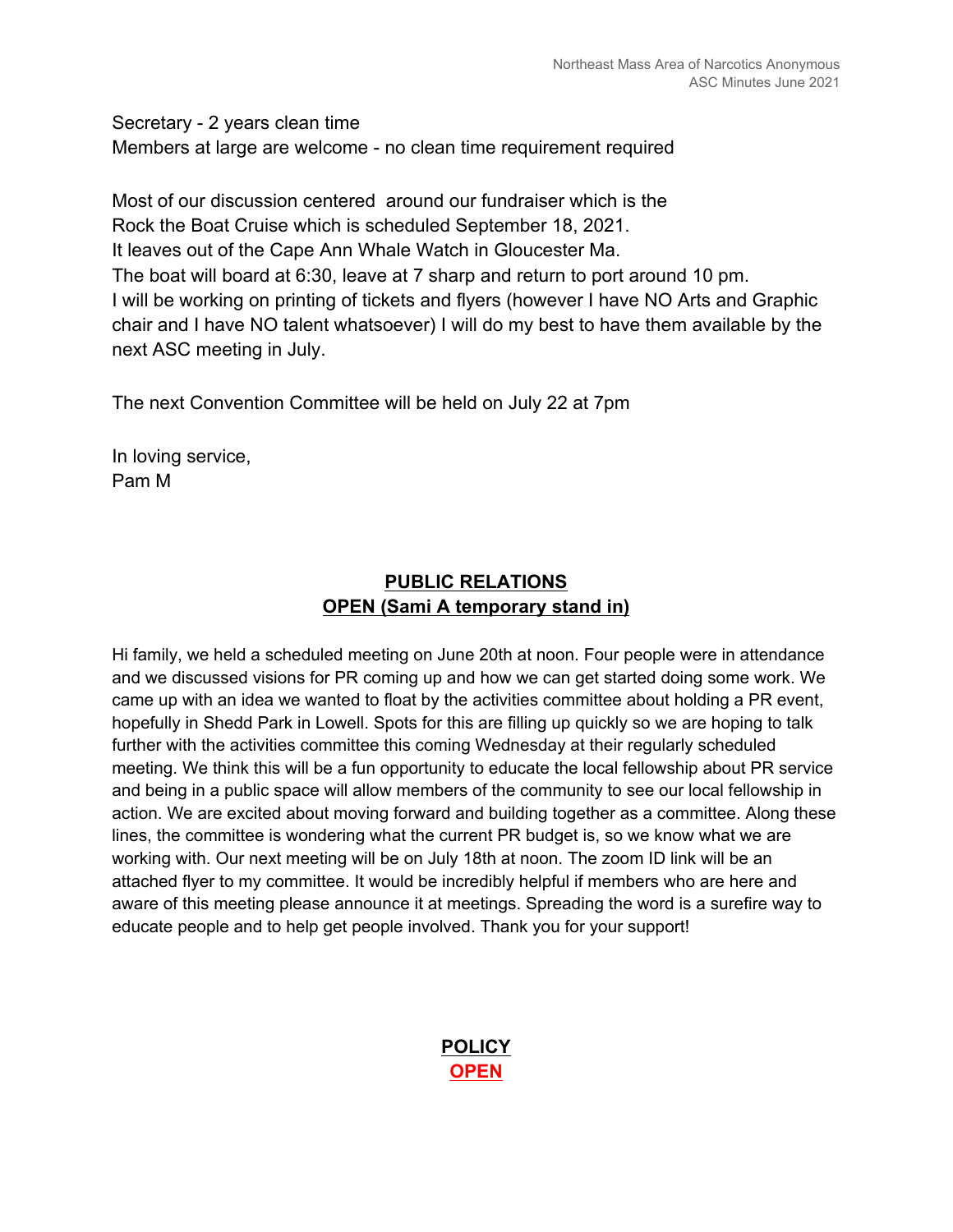# **LITERATURE OPEN**

## **ACTIVITIES- Mike B**

My name is Mike and I am an addict. It's been an honor and privilege to serve as chairperson for the NEMA Activities Committee this past year and I look forward to continuing for another turn. Our goal has been to unite addicts in the North East Mass Area with fun events & activities and moving forward into another year, we look to continue the mission!

- The committee met on the first and third Wednesday of the month with an additional meet up in between to discuss future events
- We started every meeting with a moment of silence followed by the Serenity Prayer and a reading of the tradition & concept of the month.
- We had multiple discussions on what and when our next event will be but nothing is currently planned as of the submission of Activities June Minutes.
- We are always welcome to any & all addicts who are willing to join and/or participate with us as we look to continue fostering unity within our area. No clean time requirements.
- We meet on the first & third Wednesday of the month at 6pm on Zoom.
- If you are not able to participate or don't have any available free time but have suggestions, please feel free to reach out to us. We are open to any new ideas you may have!
- Activities Committee Zoom I.D # 848 5220 5273 (No PW)

In loving service, Mike B Chair

Contact: nemasc.activites@gmail Mike B: (PH)978 809 7430 (Email) michaelbunnell@hotmail.com

#### **FELLOWSHIP DEVELOPMENT- Nikki G**

MOTION UPDATES BASED ON MEETING ATTENDANCE / MEETING FEEDBACK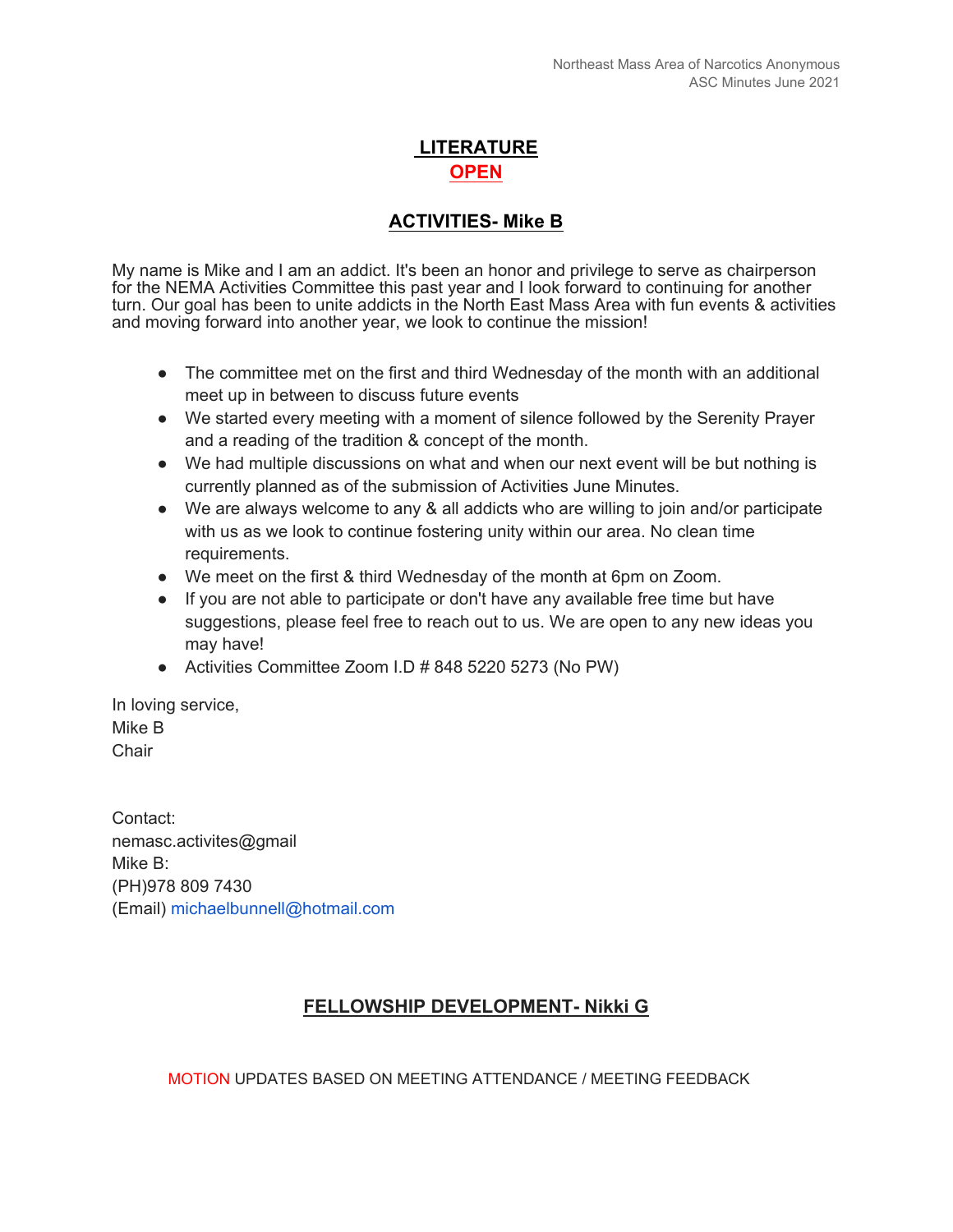· Meetings that do not identify as part of NEMA (self proclaimed) should be reassigned on NERNA to the area they identify with

#### **NEXT STEPS BASED ON MEETING ATTENDANCE / MEETING FEEDBACK**

· "Rogue" meetings which do not follow NA traditions / meeting structure should be contacted and worked with in order to try to help the group operate as a meeting that operates under the NA traditions

· Groups that either have a GSR who doesn't attend area or groups without a GSR, Fellowship Development will work with these groups

#### **GSF (Group Service Facilitator) – Tom S.**

- · 1 representative for a group of meetings
	- $\circ$  1 GSR = 1 Vote (modification to area's policy)
	- o How are donations handled

o Each group would still have a GSR, they would communicate the GSF in their area to provide updates, voting outcomes, and donations

o How does a GSF, become a GSF

#### **FELLOWSHIP DEVELOPMENT POLICY AND GUIDELINES – Dennis**

Nikki G. has a policy from South Shore for Fellowship Development

#### **AREA INVENTORY – Nikki G. (Ad-Hoc)**

Reviewing the purpose / policy of the ASC

GSR WELCOME PACKET / TRAINING VIDEO – Kris R. (based on any changes to ASC policies)

· Nikki G. has a policy from South Shore for Fellowship Development

#### ELECTION

· Nikki G. as Sub-Committee Chair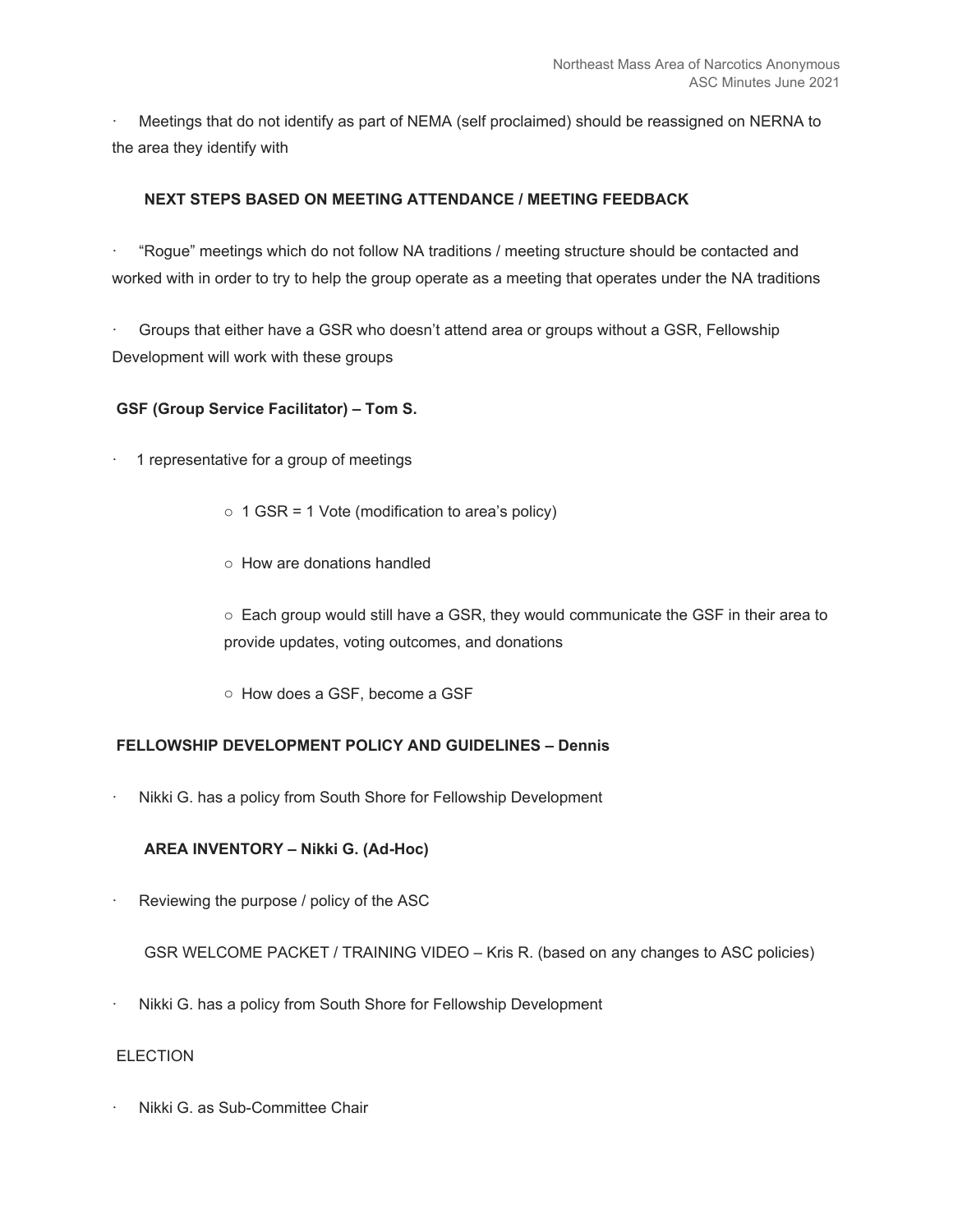ReplyForward

 **WEBSITE DESIGN OPEN**

# **GROUP CONCERNS/NEW BUSINESS/OPEN FORUM**

Things we discussed throughout this past ASC meeting:

- 1. Hybrid ASC starting in July at "Aftermath Recovery Center" in Wakefield. We discussed having Assist Secretary conduct the computers and TV monitors so anyone attending the meeting via Zoom will remain included in the ASC.
- 2. The sale of Literature to ensue once we meet and get settled in at our new meeting location for ASC. To perform a complete inventory and storage of literature on hand for NEMA

# **OLD BUSINESS**

1. Motion # 1 passed 6 yes, 1 no, 2 abstain ASC will be Hybrid beginning July 25, 2021 at "Aftermath Recovery Center" located in Wakefield, MA

# **NEW BUSINESS**

## **Below are new motions brought to ASC**

**MOTION #1**